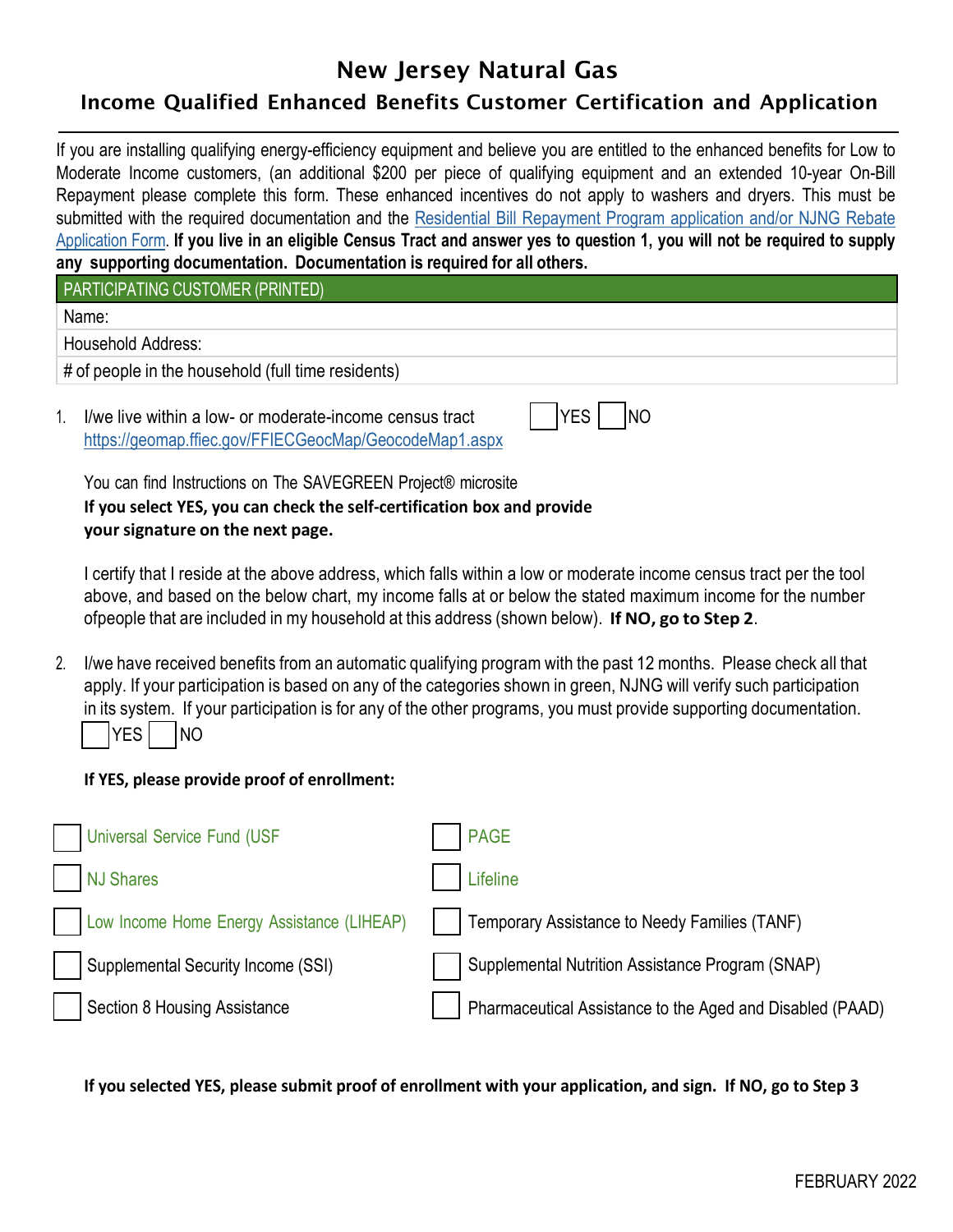3. I do not live in a low- or moderate-income census tract or participate in a automatic qualifying program but my/our total household income based on the size of my household falls within the limits provided below. (Please provide income for all household members age 18 and over, for 4 consecutive weeks)  $\parallel$  YES  $\parallel$  NO

| Household<br>Size           |          |          |          |           |           |           |  |                                    | 10        |
|-----------------------------|----------|----------|----------|-----------|-----------|-----------|--|------------------------------------|-----------|
| Maximum<br>Annual<br>Income | \$54,360 | \$73,240 | \$92,120 | \$111,000 | \$129,880 | \$148,760 |  | $$167,640$   \$186,520   \$205,400 | \$224,280 |

| Number of Household members:           |                                        |
|----------------------------------------|----------------------------------------|
| Member 1:                              | Member 4:                              |
| Relationship of Member 1 to Applicant: | Relationship of Member 4 to Applicant: |
| Date of Birth:                         | Date of Birth:                         |
|                                        |                                        |
| Member 2:                              | Member 5:                              |
| Relationship of Member 2 to Applicant: | Relationship of Member 5 to Applicant: |
| Date of Birth:                         | Date of Birth:                         |
|                                        |                                        |
| Member 3:                              | Member 6:                              |
| Relationship of Member 3 to Applicant: | Relationship of Member 6 to Applicant: |
| Date of Birth:                         | Date of Birth:                         |

## Proof of Income:

All earned income information for everyone 18 years and older who resides in the household. Please include all documentation which apply to members of your household. Provide all applicable documentation listed below (A-I). Unearned income is counted for every member of the household.

- A. If paid weekly, submit paystubs for last 4 consecutive weeks within 8 weeks of the application submission date. If paid twice a month or every two weeks, submit 2 consecutive paystubs.
- B. If self-employed, provide a copy of latest federal income tax statement with supporting documentation.
- C. Pension, veteran and disability, Soc. Sec. or SSI benefits (including children benefits): Copy of member of household checks or benefit award letter.
- D. If a full time student, a letter must be provided on school letterhead.
- E. Unemployment benefits: Copy of award statement or 2 benefit pay stubs.
- F. Child support/Alimony: Statement of total monthly support.
- G. Rental Income: Lease for all tenants and/or rent receipts, or notarized vacancy agreement letter.
- H. TANF or General Assistance (welfare): Award Letter or printout.
- I. Interest or Dividends: Bank statement, Investment company statement.